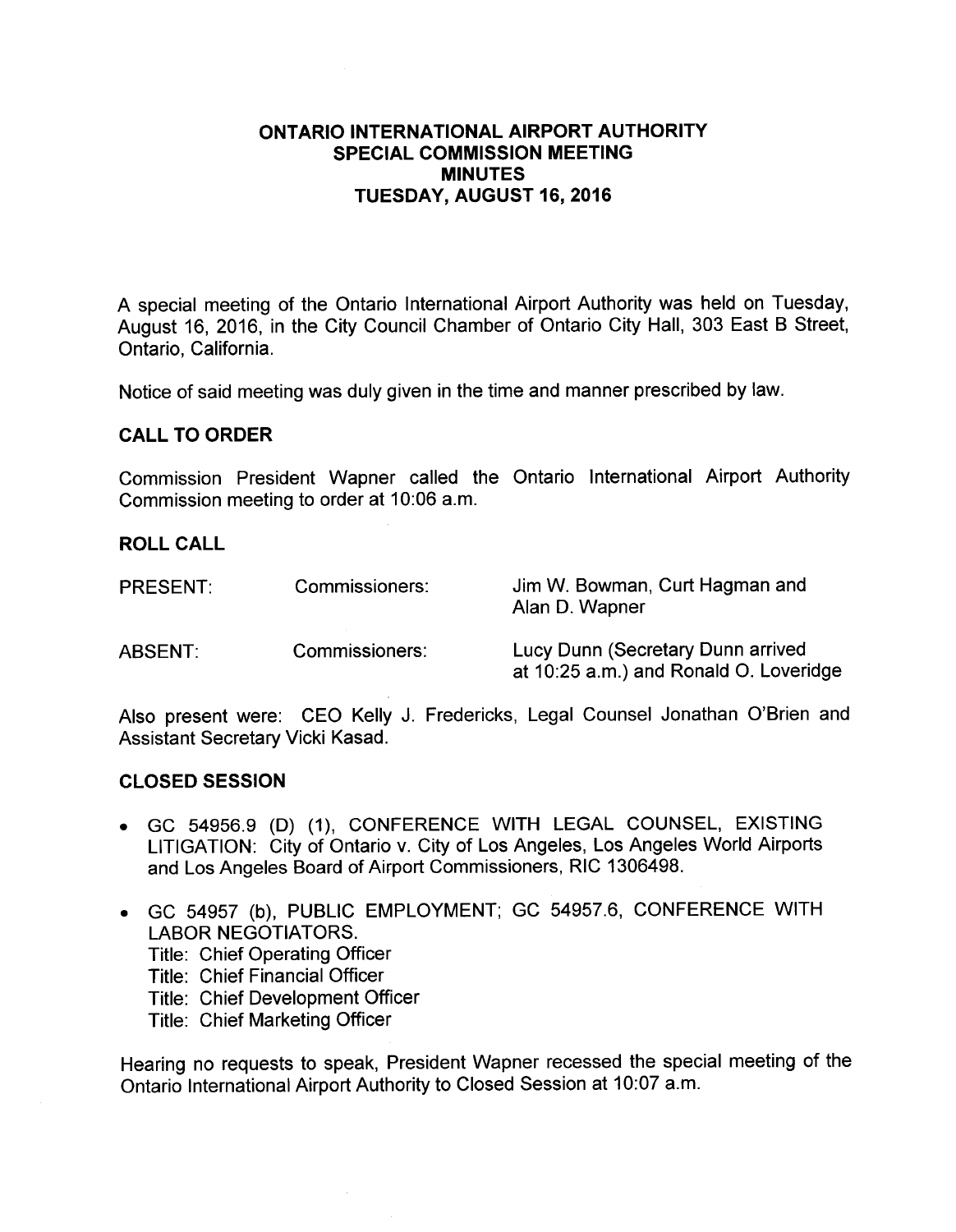### Secretary Dunn joined the Closed Session discussion at 10:25 a.m.

The Ontario International Airport Authority Commission meeting was reconvened in public session at  $10:55$  a.m.

# PLEDGE OF ALLEGIANCE

The Pledge of Allegiance was led by Secretary Dunn.

# CLOSED SESSION REPORT

President Wapner advised that there was no reportable action following the Closed Session discussion.

# PUBLIC COMMENTS

Ruthee Goldkorn, representing No Barriers Disabled Access Consulting and Advocacy Services, expressed concern that ADA access issues had not yet been addressed for the airport and stressed the need for a complete inspection of the facilities for compliance.

President Wapner noted that everything at the airport was subject to approval by the FAA, and there was no ability to bring in <sup>a</sup> consultant to address the issues yet. He stressed that CEO Fredericks was the only staff hired to date. Ms. Goldkorn indicated that she would have hoped that the RFP could have been drafted in advance.

# CONSENT CALENDAR

MOTION: Moved by Secretary Dunn, seconded by Commissioner Bowman and carried by unanimous vote of those present with Vice President Loveridge absent and Commissioner Hagman abstaining from vote on Item 1, to approve the Consent Calendar as presented.

### 1. APPROVAL OF MINUTES

Approved the Minutes for the special meeting of the Ontario International Airport Authority of July 11, 2016, and the regular meeting of the Ontario International Airport Authority of August 1, 2016, as on file with the Secretary/Assistant Secretary. (This item was approved by a vote of 3-1-1 with Vice President Loveridge absent and Commissioner Hagman abstaining.)

# 2. ENGAGEMENT OF LARSON O'BRIEN, LLP AS THE GENERAL COUNSEL TO THE ONTARIO INTERNATIONAL AIRPORT AUTHORITY

The OIAA Board approved the engagement of Larson O'Brien LLP to serve as the General Counsel to the OIAA through December 31, 2016.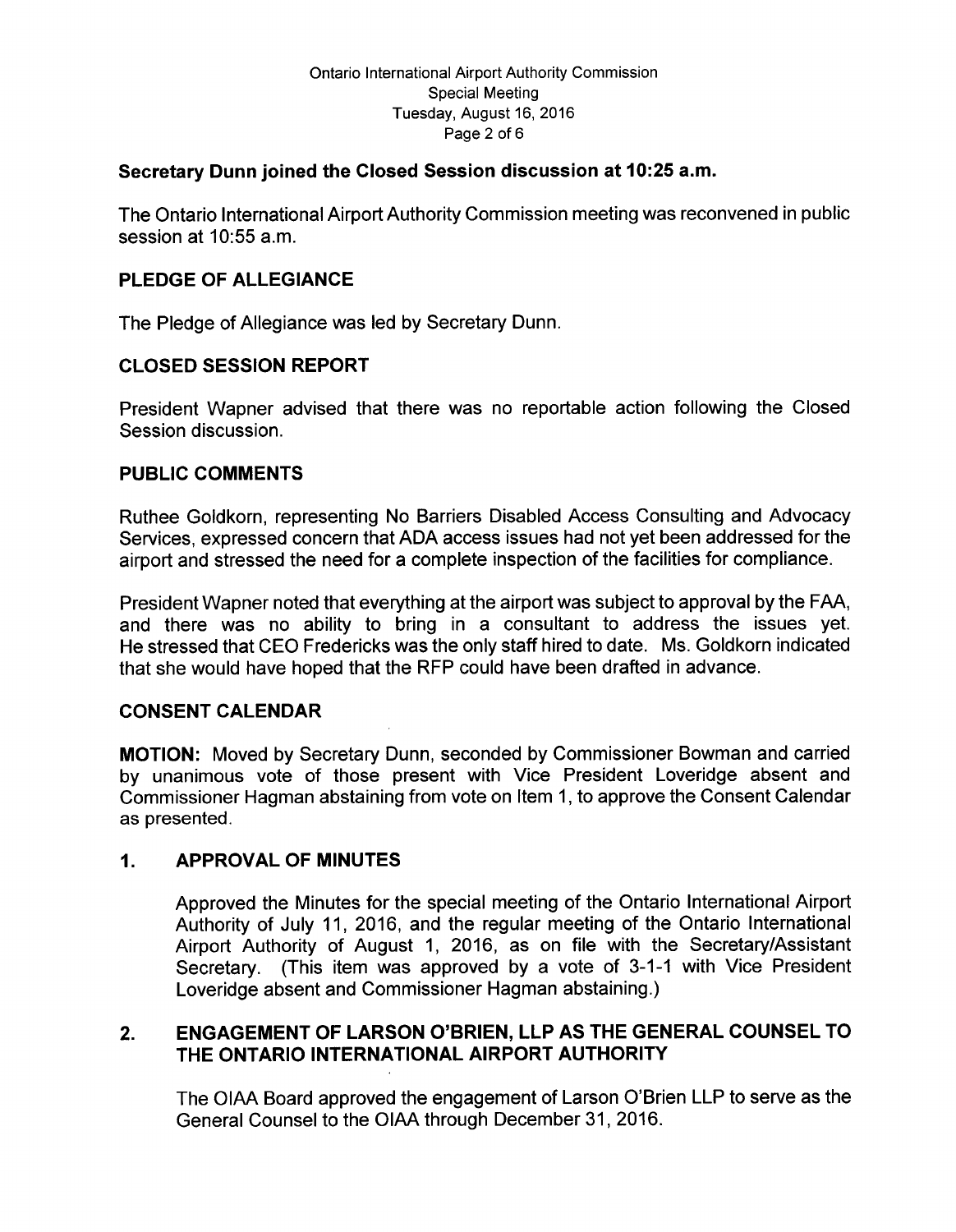### ADMINISTRATIVE REPORTS/DISCUSSION/ACTION

# 3. AIR SERVICE PERFORMANCE UPDATE

CEO Fredericks thanked City staff for their ongoing assistance in preparation for<br>the transfer of the airport. He indicated that domestic passenger traffic has He indicated that domestic passenger traffic has increased . 4% so far this year, which he considers breaking even; and international traffic is up .6%. With regard to seat load factors ONT is down 3.6%. He advised that the air carriers say the financial performance is quite healthy and the total passenger count continues to grow for Southern California. He advised that it was projected that there would be 103 million passengers in the region for 2016, and suggested that ONT gaining 9% of those was <sup>a</sup> realistic future goal. He also conveyed that the number of seats is projected to increase 4 to 5% by the end of the year. He noted that from the cargo perspective, growth is continuing and there is an immense opportunity for ONT going forward. He further noted that Southwest was temporarily adding flights to Las Vegas and Jet Blue announced non- stop service to San Jose. He stressed the benefit that ONT had as the only unconstrained airport in Southern California. He commented on an article last week on cheapflights.com listing the 101 most searched airports for airfares, showing Long Beach first, ONT 71<sup>st</sup>, John Wayne 31<sup>st</sup> and LAX 32<sup>nd</sup>. He stressed the importance of fares and indicated that as we grow the passenger number, we will get lower cost fares in the market. He advised that he would be providing a sample Board package for review which would be intended to provide monthly undates and a weekly undate to the Board on the activities at the airport. He updates, and a weekly update to the Board on the activities at the airport. indicated that he would be notifying LAWA on September  $1<sup>st</sup>$  of the intent to initiate transfer of the airport for November 1, 2016. He also indicated that he would transfer of the airport for November 1, 2016. bring back the air service development consultant, and a separate stand-alone project regarding China and the Pacific Rim.

# 4. THE DO'S AND DON'TS OF AIRPORT PROPERTY DEVELOPMENT

Nick Johnson, Johnson Aviation and Dave Bennett, both representing the transfer<br>team provided an overview of airport development steps. They explained the team, provided an overview of airport development steps. need to establish a strategy and build a plan, focusing on master planning and identification of areas ready for development and redevelopment. Mr. Johnson identification of areas ready for development and redevelopment. noted the success of the air cargo operations and their efforts to expand. explained that they would be forecasting to determine the number of planes that will ultimately be on site, noting that general aviation is not fully tapped at the airport right now. He indicated that the next 18 to 24 months will be a very intense planning cycle, with the need to develop the plan, prepare environmental documents and the airport layout plan.

Mr. Bennett explained the requirements for aeronautical and non -aeronautical land; and the related technical restriction under RSA, RPZ and Part 77. He noted that FAA determines hazards and potential interference factors. He also noted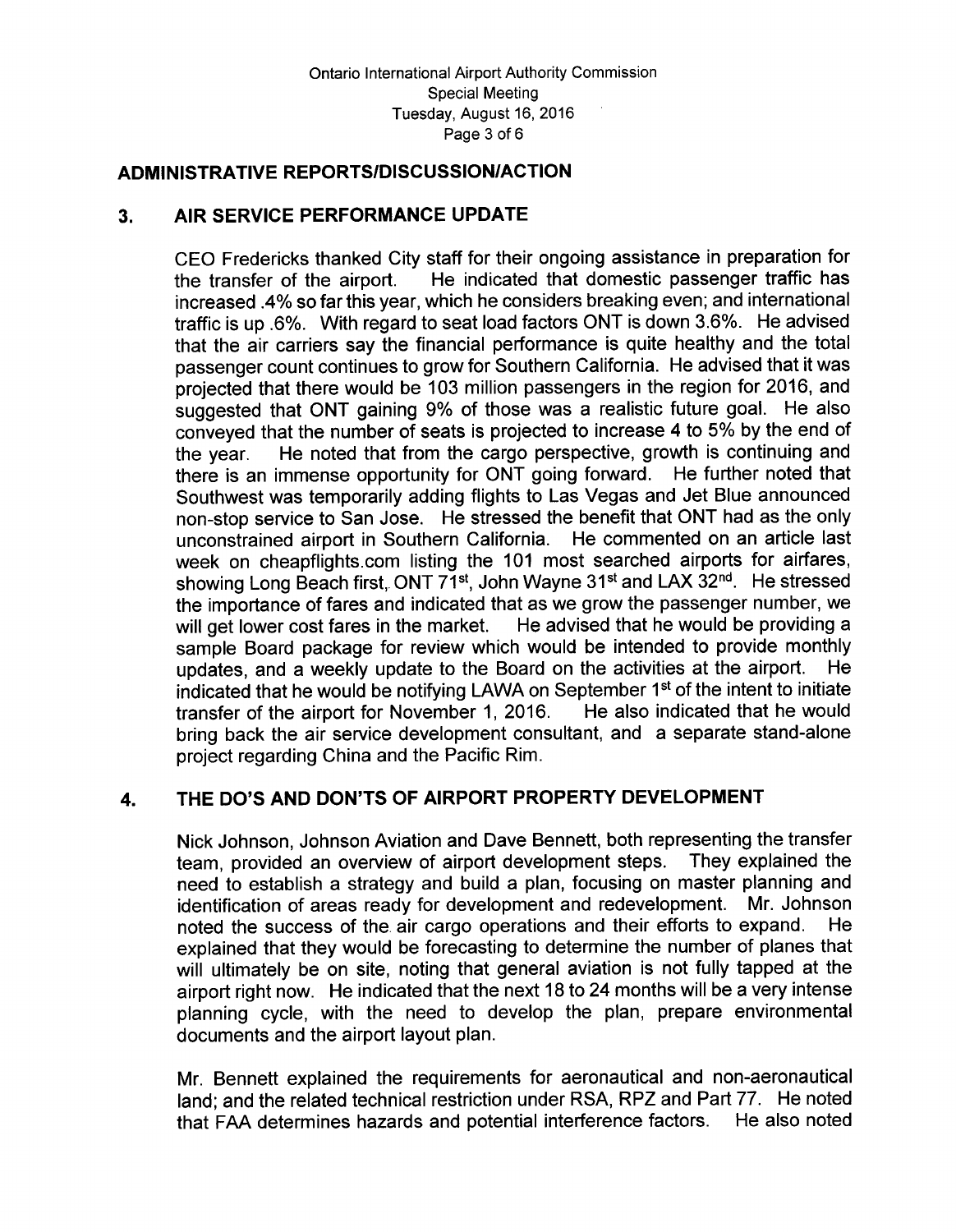#### Ontario International Airport Authority Commission Special Meeting Tuesday, August 16, 2016 Page 4 of 6

that any significant development would require a change in the airport layout plan and a CEQA review. He indicated that FAA defines the acceptable noise levels for residential, commercial and industrial uses.

President Wapner suspended this discussion noting his need to leave for another meeting.

# COMMISSIONER MATTERS

### AD HOC COMMITTEES

President Wapner requested the creation of Ad Hoc Committees to assist with policy direction for the Board. He recommended the creation of five such committees with a Chair and one member on each as follows:

Development – Chairman Loveridge/Member Dunn Public Safety – Chairman Bowman/Member Hagman International Trade – Chairman Hagman/Member Wapner Marketing - Chairman Dunn/Member Bowman Bylaws and Budget – Chairman Wapner/Member Loveridge

President Wapner inquired if there were any changes requested to the recommendation. He indicated that the meetings could be held by teleconference and the final policies would come back for approval by the Board. Secretary Dunn inquired if any member could attend any of the committee meetings. President Wapner indicated that they could not because it would then constitute a majority and that would require the meetings to be noticed and posted, pursuant to the Brown Act.

MOTION: Moved by Commissioner Hagman, seconded by Commissioner Bowman and carried by unanimous vote of those present to approve the appointment of Ad Hoc Committees as recommended.

#### President Wapner left the meeting at 11:30 a.m.

#### Secretary Dunn assumed the Chair.

4. THE DO'S AND DON'TS OF AIRPORT PROPERTY DEVELOPMENT Continued)

Mr. Bennett further discussed the noise level restrictions and showed the noise contour map as submitted by LAWA.

Mr. Johnson explained the efforts to determine compatible land uses.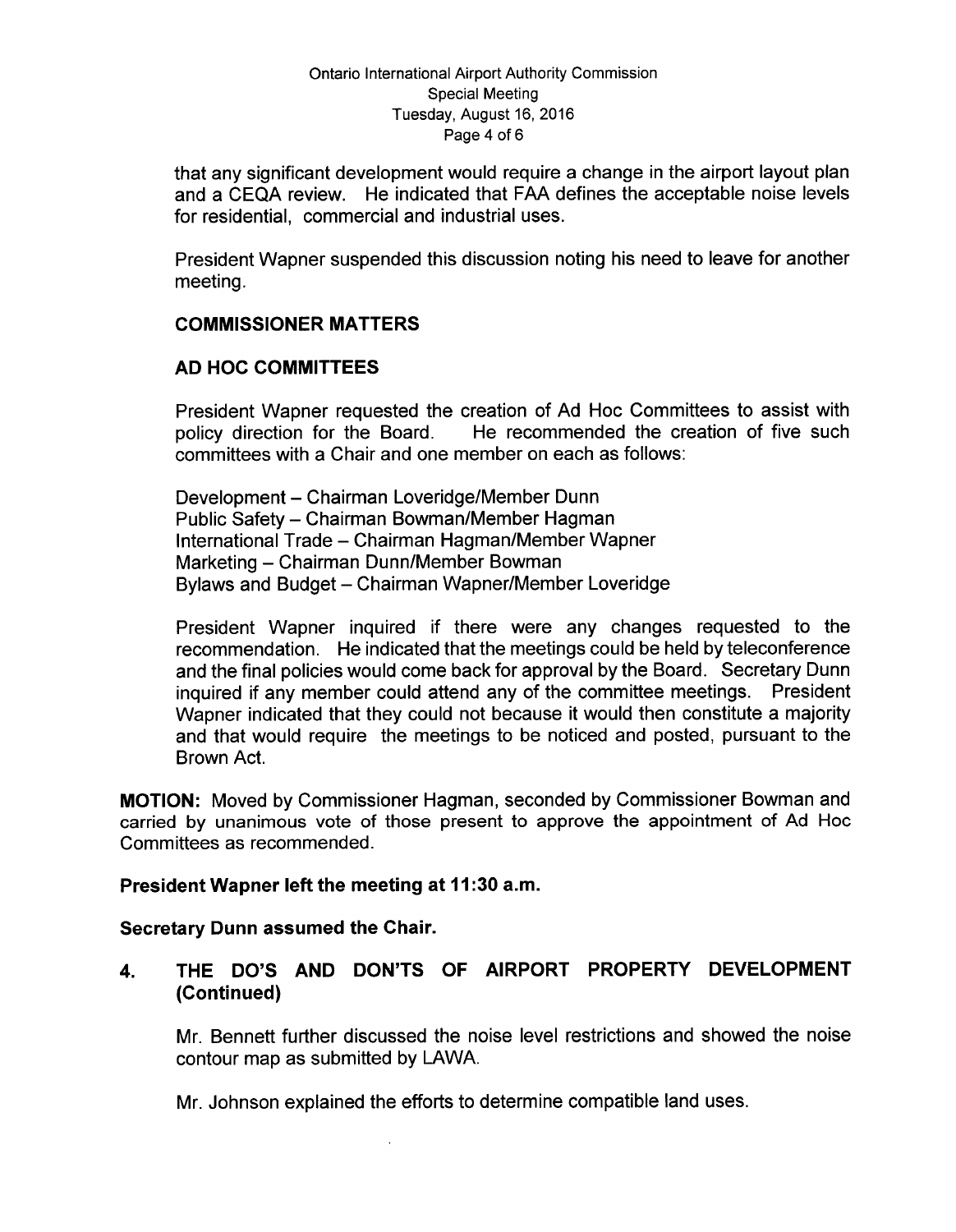#### Ontario International Airport Authority Commission Special Meeting Tuesday, August 16, 2016 Page 5 of 6

Commissioner Hagman expressed concern that LAWA has discussed a General Plan update, but never completed one, and stressed the needs of the airport. He inquired if the need arose to expand the shipping operation or terminals, if it would take 18-24 months to get started. Mr. Johnson indicated that a lot of preliminary work has been done to get started, so the operators can be accommodated. Commissioner Hagman inquired if UPS wanted to build a module on their land, if they could go through the regulatory process in parallel. Mr. Johnson indicated that it could be done, at some risk. He stressed the importance of balancing the air credit<br>air quality within the basin. Commissioner Hagman questioned the air credit Commissioner Hagman questioned the air credit requirements and where we are with the old study. Mr. Johnson clarified that none of the documents were ever completed so there is nothing in place. He noted that in some ways this was good because the airport land use plan the City has adopted is broader with regard to the runways and has created some potential opportunities.

CEO Fredericks inquired of Mr. Johnson if the request for proposals was ready to go. Mr. Johnson clarified that it was a request for qualifications and confirmed that it was ready to go as required by the FAA. He indicated that it could be sent out at any time, but the selection could not happen until after the November 1<sup>st</sup> transfer. CEO Fredericks questioned the intent of "fair market value". Mr. Bennett indicated that it was generally based on independent appraisals.

Ruthee Goldkorn commented that there were a lot of common terms in her work and the work required with master plans, such as self-assessments, inspections and transition plans. She indicated that she would love to serve as a facilitator for the transition, and offered her assistance in the process.

### STAFF MATTERS

There were no staff comments.

### COMMISSIONER COMMENTS

Commissioner Hagman noted past discussion of a packet of materials for security clearances. CEO Fredericks indicated that they were sent out, but another could be provided today.

Commissioner Hagman commented that he went to China twice last month for the County and the Airport and there is a lot.of interest about the air routes and possible partners.

### ADJOURNMENT

Secretary Dunn adjourned the Ontario International Airport Authority Commission meeting at  $12:01$  p.m.